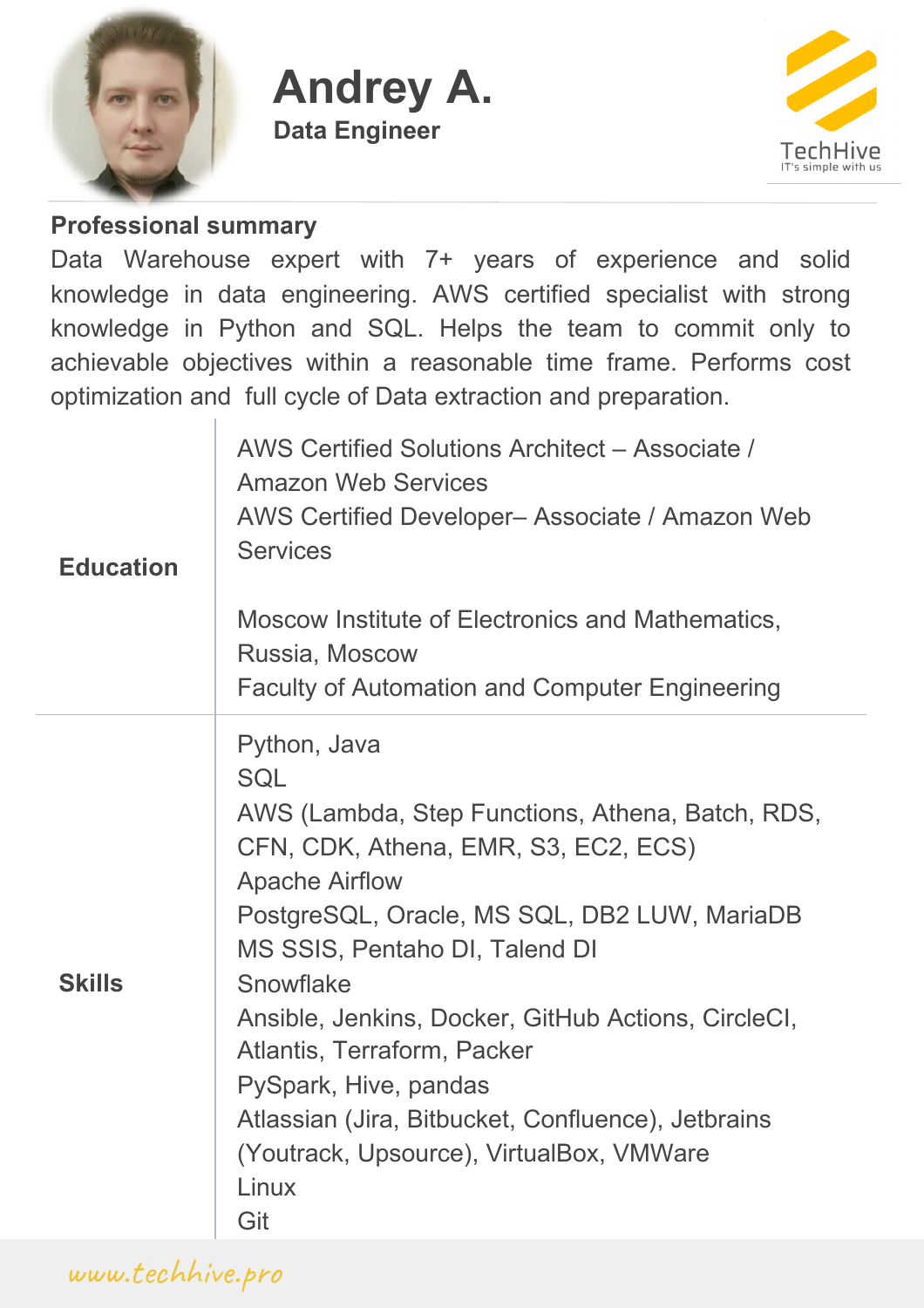| <b>Project</b>      | <b>Godel Technologies Europe</b>                                                                   |
|---------------------|----------------------------------------------------------------------------------------------------|
|                     | Transport logistics (https://www.thetrainline.com/)<br><b>Telecommunications</b><br><b>Betting</b> |
| Period              | Jul 2019-till present                                                                              |
| Role                | <b>Lead Data Engineer</b>                                                                          |
| <b>Technologies</b> | Python, SQL, AWS (CloudFormation, DynamoDB,<br>SimpleDB, Lambda, Step Functions), Apache Airflow   |

- Data consulting projects handling which involves migration/use of AWS
- Cost optimization of AWS usage
- Data processing development (Python + AWS Batch + Rest API)
- Internal framework development with collection pipeline implementation
- Internal trainings performance on topics: AWS, Python, Apache Airflow
- Team mentoring and coaching
- Communication with clients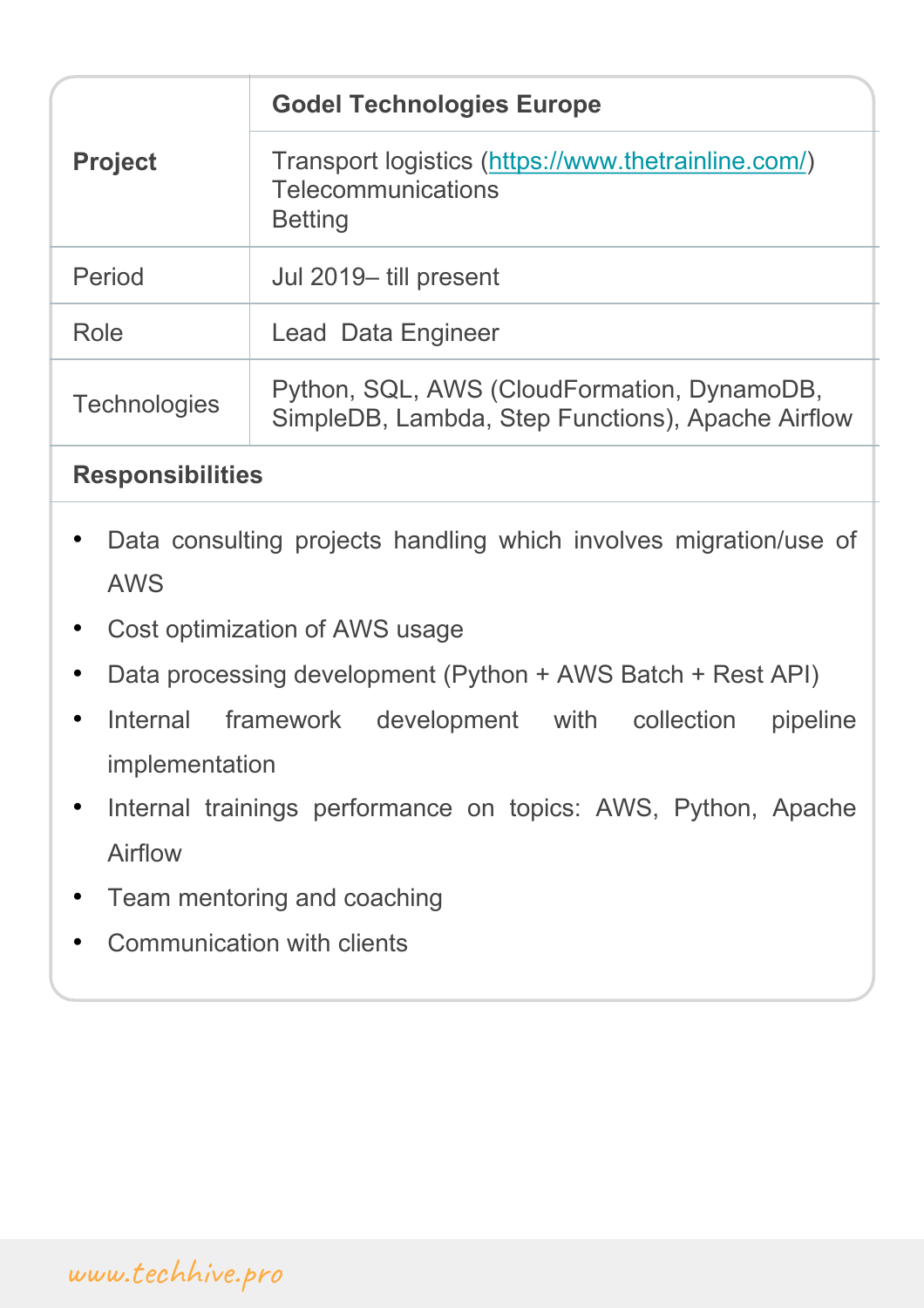| <b>Project</b>      | <b>Klika Tech Inc.</b>                                                                                                                                                                                                                    |
|---------------------|-------------------------------------------------------------------------------------------------------------------------------------------------------------------------------------------------------------------------------------------|
|                     | Project for Canadian company which offers B2B<br>solutions for retail companies.<br>PoC solution for a company include solution for Data<br>Integration between their partners and company's<br><b>REST API.</b>                          |
| Period              | Dec 2017 - Jul 2019                                                                                                                                                                                                                       |
| Role                | Data engineer                                                                                                                                                                                                                             |
| <b>Technologies</b> | Python, AWS (CloudFormation, RDS, DynamoDB,<br>SimpleDB, Lambda, Step Functions, Athena, Batch,<br>SageMaker, Insights), MySQL, Snowflake, Talend<br>Open Studio for DI, GitLab, docker, JET (Java<br>Emitter Templates), Java 8, Python, |

- Talend DI integration (Open source) into stack of technology of partner's company
- Custom components development for Talend DI
- ETL process design, creation and documentation to load custom data into REST API
- AWS IoT Thing Shadow messages transformation into common format
- AWS services batch data processing
- Python ETL packages development
- Tech Talk speaker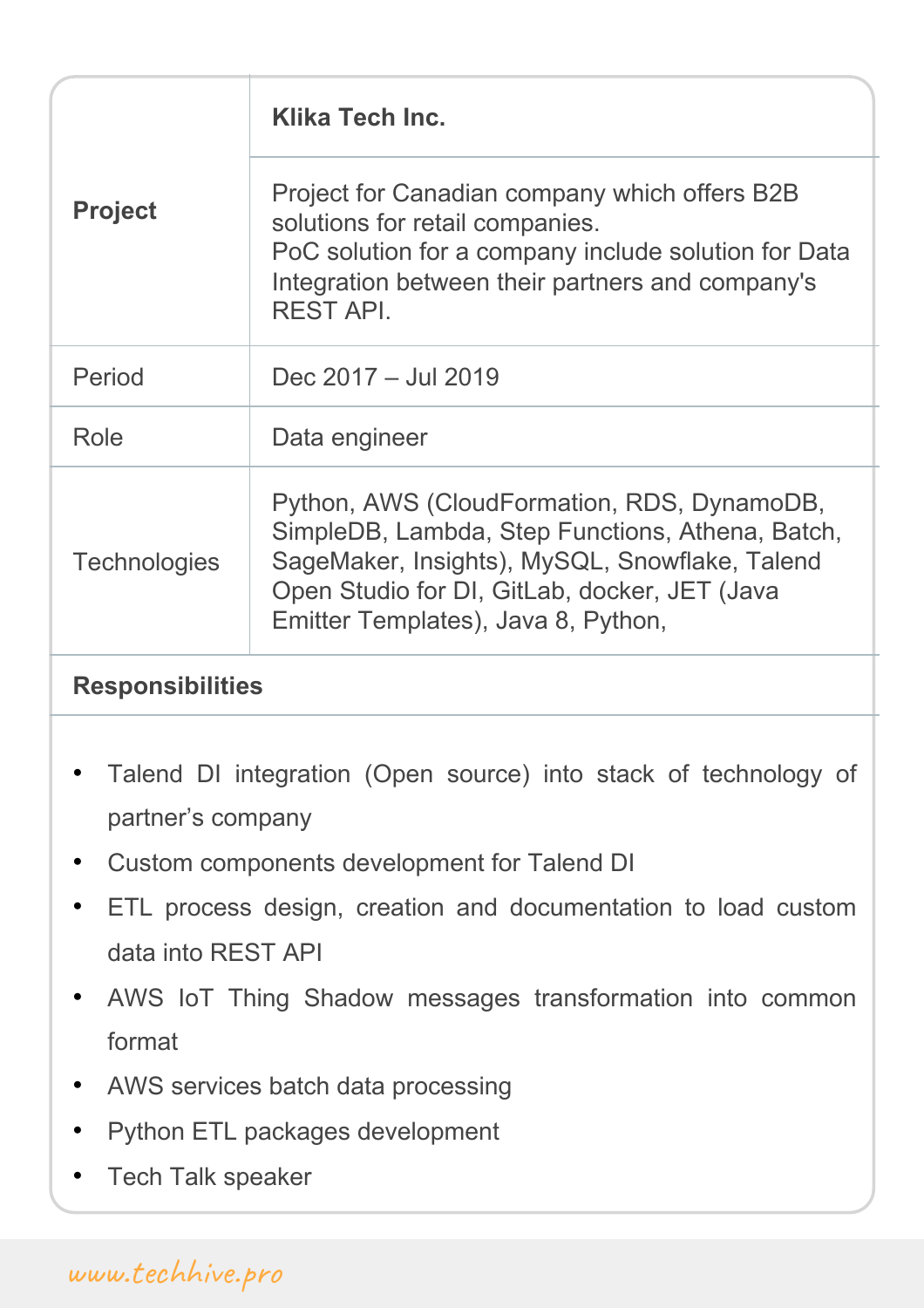| <b>Project</b>      | <b>Accenture Digital</b>                                                                                                                                                         |
|---------------------|----------------------------------------------------------------------------------------------------------------------------------------------------------------------------------|
|                     | Banking (French financial group)                                                                                                                                                 |
| Period              | Aug 2017 - Dec 2017                                                                                                                                                              |
| Role                | <b>ETL Developer</b>                                                                                                                                                             |
| <b>Technologies</b> | IBM InfoSphere DataStage, DB2 LUW, DB2 for<br>z/OS, Oracle, SAP Business Objects BI, git, Jenkins,<br>IBM InfoSphere DataStage, HP Service Quality<br><b>Management Solution</b> |
|                     |                                                                                                                                                                                  |

- ETL Process development and configuring
- Test Strategy development
- Data Marts Model creation
- Data Extraction, Cleansing and Enrichment
- DWH reverse data flow development to one of a Core System
- Business Glossary System creation
- MIS and reports creation for management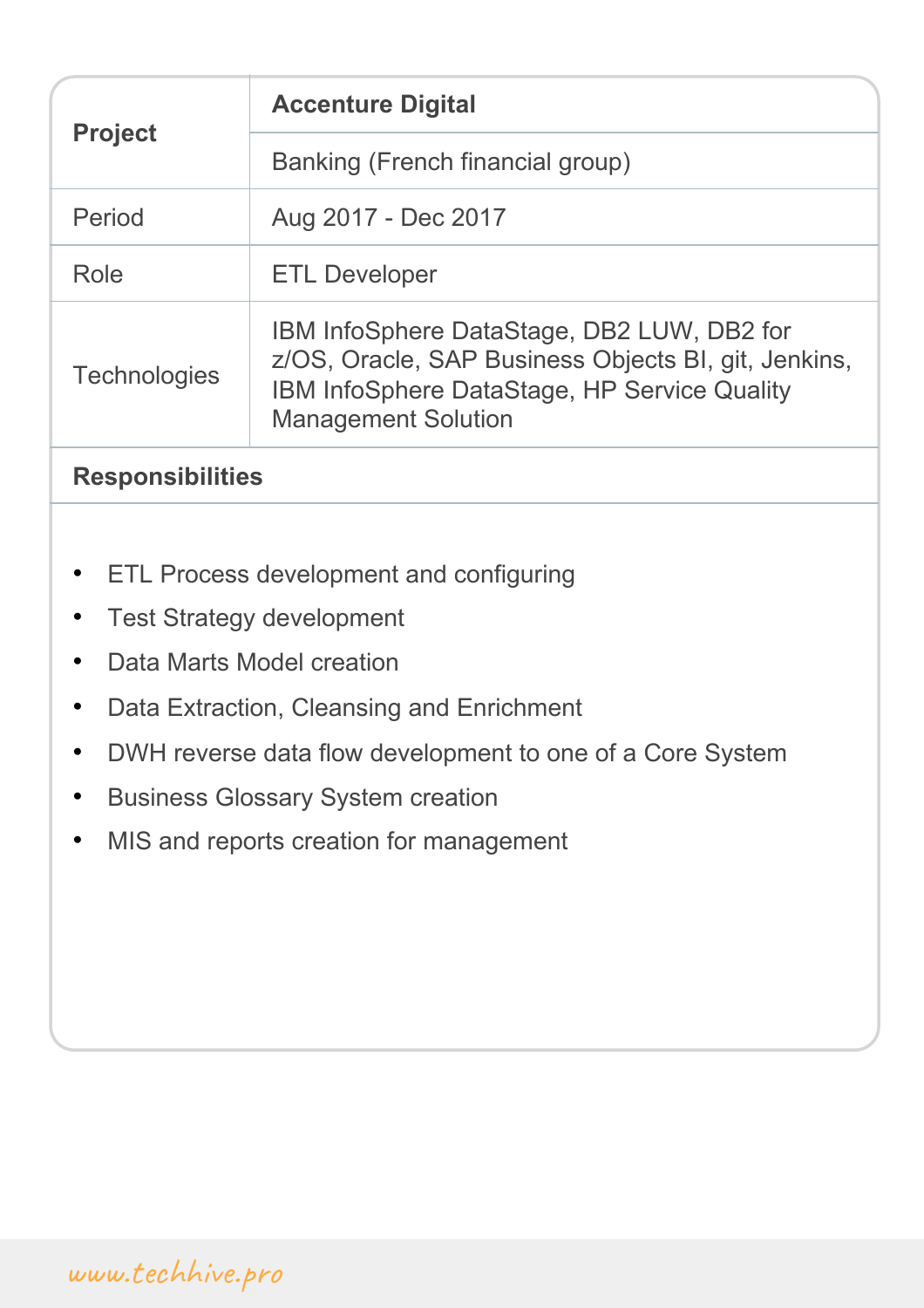| <b>Project</b>      | <b>Progress Soft</b>                                                                                                                                                                                |
|---------------------|-----------------------------------------------------------------------------------------------------------------------------------------------------------------------------------------------------|
|                     | Banking (Russian mortgage bank)                                                                                                                                                                     |
| Period              | Nov 2016 - Jul 2017                                                                                                                                                                                 |
| Role                | ETL Developer & DWH Developer                                                                                                                                                                       |
| <b>Technologies</b> | PostgreSQL 9.6, pgbouncer, Pentaho DI, git, GitLab,<br>Jira, Pentaho BI, Mondrian, saiku, RunDeck,<br>Pentaho CDE, Oracle, MS SQL Server, DB2 LUW,<br>MySQL, DBF, Google Analytics, Centos, systemd |

- Data warehouse development and support
- BI and Reporting Server development and support
- Data pipelines creation
- BI software configuration
- Communication with customers (BI and Reporting solutions).
- Customer's IT team consultation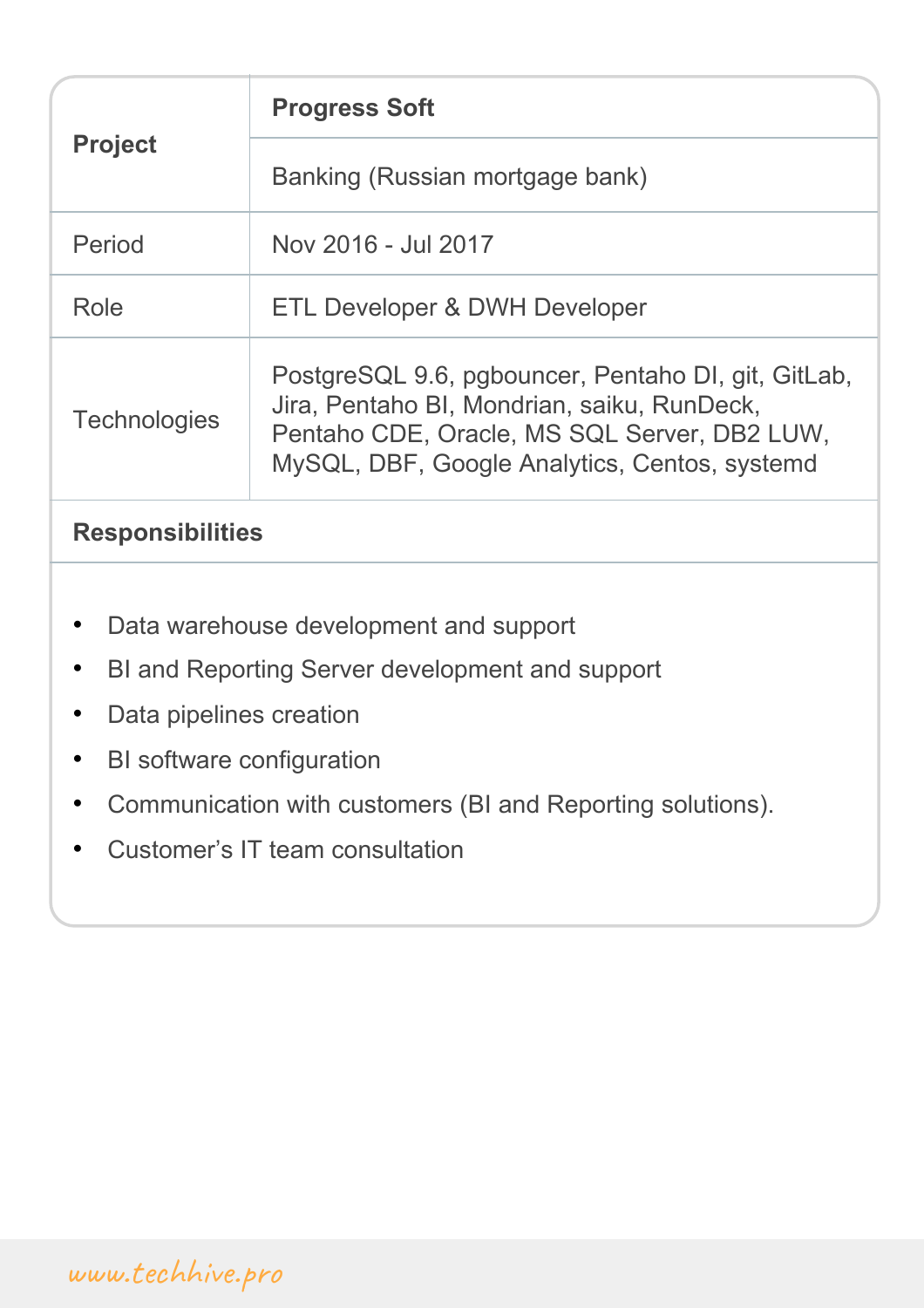| <b>Project</b>          | <b>OTP Bank</b>                                                                                                                              |
|-------------------------|----------------------------------------------------------------------------------------------------------------------------------------------|
|                         | Implementation of anti-money laundering and anti-<br>terrorism financing system (following the European<br><b>Central Bank requirements)</b> |
| Period                  | Jul 2015 – Oct 2016                                                                                                                          |
| Role                    | <b>ETL Developer</b>                                                                                                                         |
| <b>Technologies</b>     | Oracle, Informatica, pl/SQL, svn, RHEL, Jira,<br>Confluence, FishEye, python                                                                 |
| <b>Responsibilities</b> |                                                                                                                                              |

- Data collection from Corporate Data Warehouse, Banking Core System
- Data anonymization and data de-anonymization (reverse flow)
- System and Functional Requirements creation
- Communication with business units and vendors
- Outcome ETL process development and technical support
- **UAT Testing**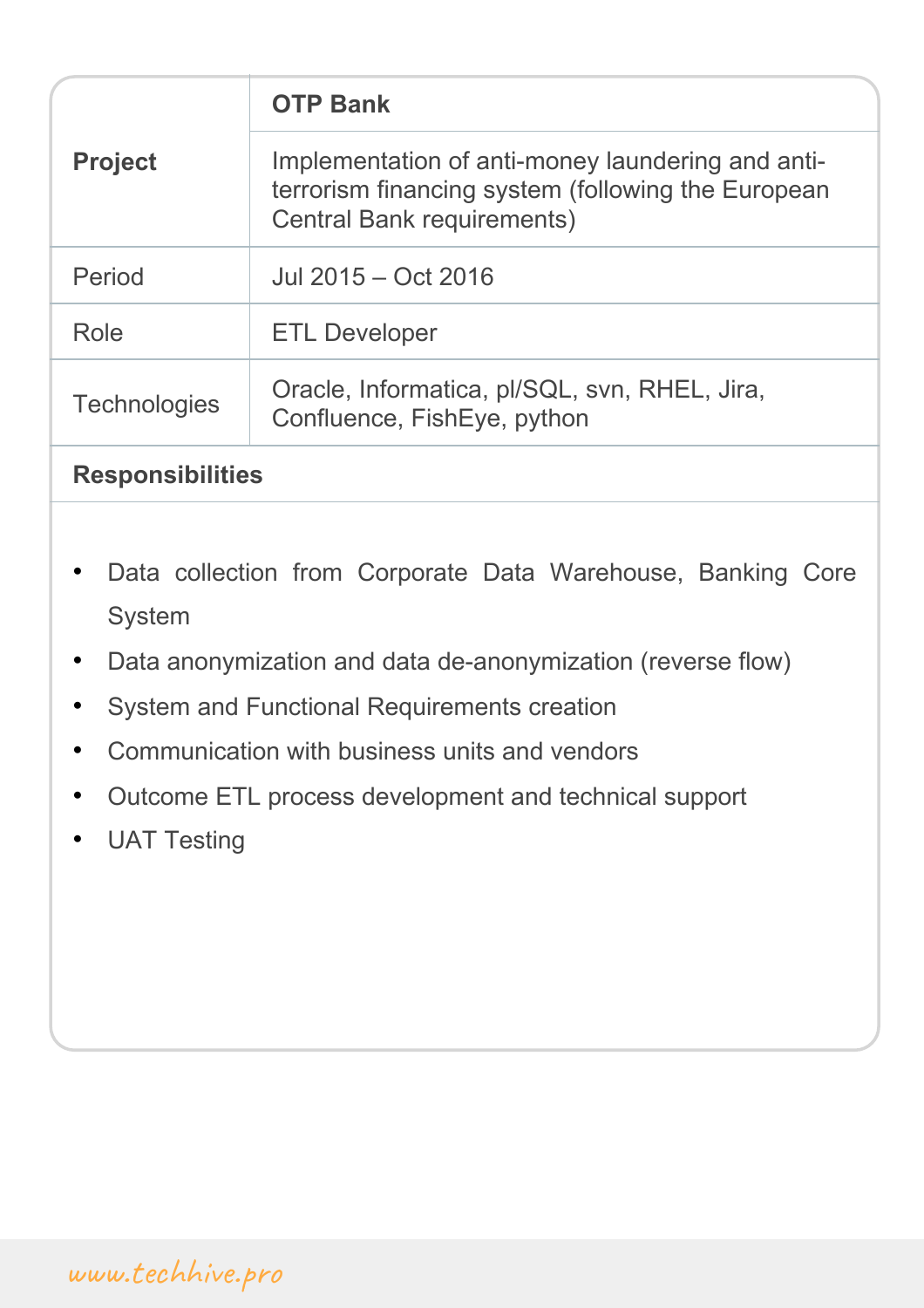| <b>Project</b>      | <b>Intesa Sanpaolo</b>                                                                                      |
|---------------------|-------------------------------------------------------------------------------------------------------------|
|                     | Banking (Italian financial group)                                                                           |
| Period              | Apr 2014 - Jul 2015                                                                                         |
| Role                | <b>ETL Developer</b>                                                                                        |
| <b>Technologies</b> | MS SQL Server, MS SSIS, MS SSRS, Oracle,<br>Paradox, svn, RHEL, AIX 6.x, MS Windows Server<br>2012R, Citrix |
|                     |                                                                                                             |

- Corporate data warehouse development and support
- Internal BI systems development and support
- Automated management statements creation for departments of finance and market risks
- Financial reporting tools development for the Central Bank of Russia (Interest Rate Risk Information)
- Financial reporting development and sending tools for the European Central Bank (within the framework of Basel II / III project (market risks))